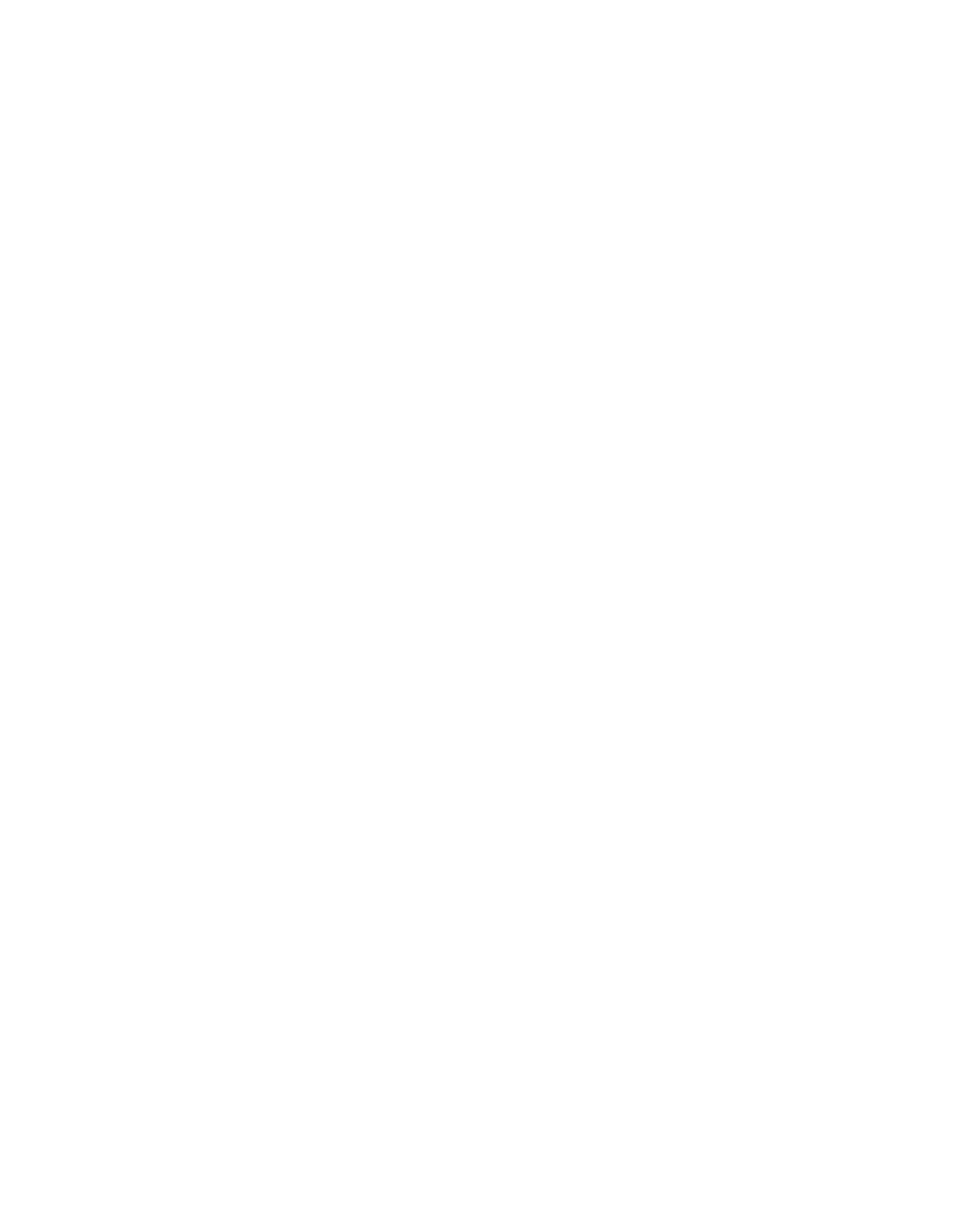#### **BURKE, Justice.**

[¶1] Appellant, Anthony Smith, appeals from an Order and Judgment awarding damages to Appellee, Lewis Auto Body, for costs incurred in connection with the repair and storage of his vehicle. Mr. Smith contends the district court erred in awarding damages for storage beyond the date that his insurer demanded release of the vehicle. We reverse.

#### *ISSUE*

[¶2] Mr. Smith presents the following issue:

Was it proper for the district court to award damages to Lewis Auto Body for storage of the Corvette after the date that a demand was made for the return of the automobile?

#### *FACTS*

[¶3] On August 27, 2006, Mr. Smith was involved in a single-car accident that caused extensive damage to his 2006 Chevrolet Corvette. The vehicle was subsequently taken to Lewis Auto Body for repairs. State Farm Mutual Automobile Insurance Company insured the vehicle and worked directly with Lewis on behalf of Mr. Smith during the months that followed. After providing an initial estimate for repairs, Lewis ordered replacement parts and began tearing down the vehicle. During that process, Lewis found additional damage that caused it to believe the car was a total loss. Lewis requested that State Farm inspect the vehicle. In the meantime, State Farm paid Lewis \$6,500.00 for the parts that Lewis had ordered but had not installed. Between November, 2006, and February, 2007, a representative of State Farm went to Lewis's shop numerous times to inspect the vehicle for additional damage and to determine Lewis's willingness and ability to repair the car. Finally, on February 20, 2007, after conducting several inspections, State Farm determined that the car was a total loss.

[¶4] Forty-five days later, on April 6, 2007, State Farm requested that Lewis release the vehicle. In response, Lewis sent an invoice to State Farm requesting payment for parts, labor, administrative tasks, and storage fees, which amounted to \$30,816.32. State Farm responded with a letter to Lewis confirming its prior demand for release of the vehicle and contesting certain charges contained in the invoice. State Farm indicated its willingness to pay "reasonable storage fees for the insured vehicle" from the date it deemed the vehicle a total loss until the date it demanded release of the vehicle.

[¶5] Lewis did not release the vehicle after the demand was made. Two days after receiving the letter from State Farm, Lewis asserted a lien against the vehicle in the amount of \$30,816.32. On the same day, Lewis attempted to foreclose the lien by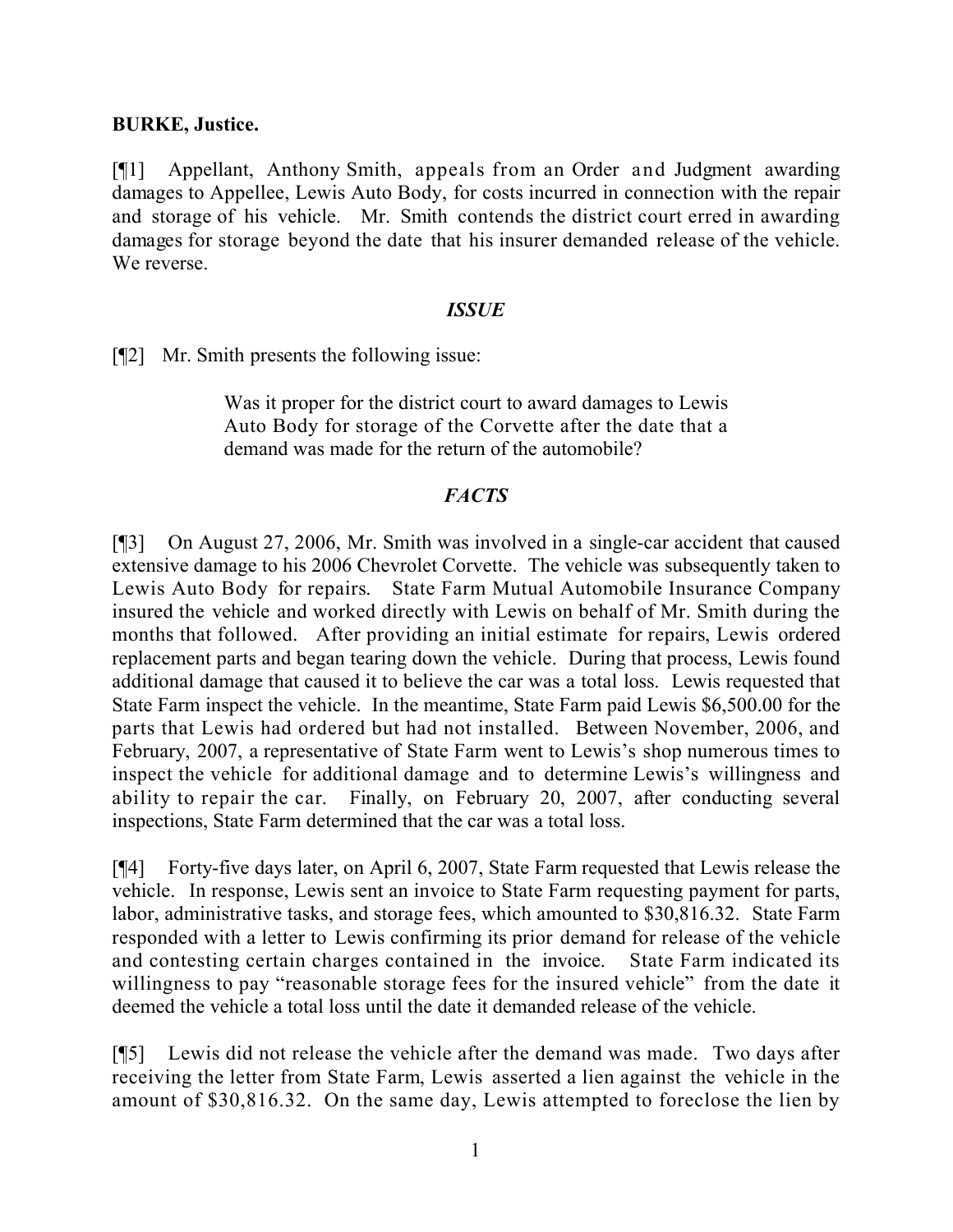sending notice to Mr. Smith and by publishing a notice of lien sale in the Wyoming Tribune-Eagle. On May 4, 2007, Lewis filed an affidavit with the County Clerk in an effort to obtain a certificate of title for the vehicle. Lewis also sent a letter to Mr. Smith demanding payment of the \$30,816.32 and threatening to sell the vehicle at public auction if payment was not received. Lewis subsequently obtained title to the vehicle by way of a private sale.

[¶6] On June 15, 2007, Mr. Smith filed a Complaint for Replevin seeking to recover possession of the vehicle. Upon discovering that Lewis had conducted a lien sale and had obtained title to the car, Mr. Smith amended the Complaint to add a claim for conversion. On July 15, 2008, the district court granted summary judgment to Mr. Smith, finding that Lewis did not file a valid lien and did not provide proper notice of the sale. The court vacated the lien sale and voided Lewis's title. The following day, Lewis sent a notice to Mr. Smith stating that it had re-asserted its lien, this time in the amount of \$36,816.32, and that it intended to sell the vehicle at public auction. On July 22, 2008, Lewis filed a Complaint for Money Judgment against Mr. Smith. In response, Mr. Smith filed an Emergency Petition to Prohibit the Sale or Other Disposition of the vehicle. The district court consolidated the actions.

[¶7] A bench trial was held in April, 2010. The district court awarded damages to Lewis in the amount of \$20,516.00, which included \$15,240.00 in storage fees calculated at \$60.00 per day for 254 days. The district court determined that Lewis was entitled to storage fees during the period beginning February 20, 2007, when State Farm totaled the vehicle, and ending November 1, 2007, which was one week after State Farm posted a bond with the court to cover damages in the event that judgment was entered against Mr. Smith. The court held as follows:

> [S]ome time shortly after October 24th, 2007, [Lewis's] possession of the car should have come to an end because it was at that point both parties were engaged in a lawsuit. State Farm posted the [] bond which is designed to protect you to cover any judgment that might have been entered against [Mr. Smith].

. . .

So my conclusion is that November 1st, 2007, is appropriate to set for the date after which  $- I$  don't believe you're entitled to anything for storage – because it was at that date when you were protected. In the first place, you were already in court, and there are procedures set up to have a judicial resolution of your complaints. And you're protected because there's this \$35,000 sitting there through the means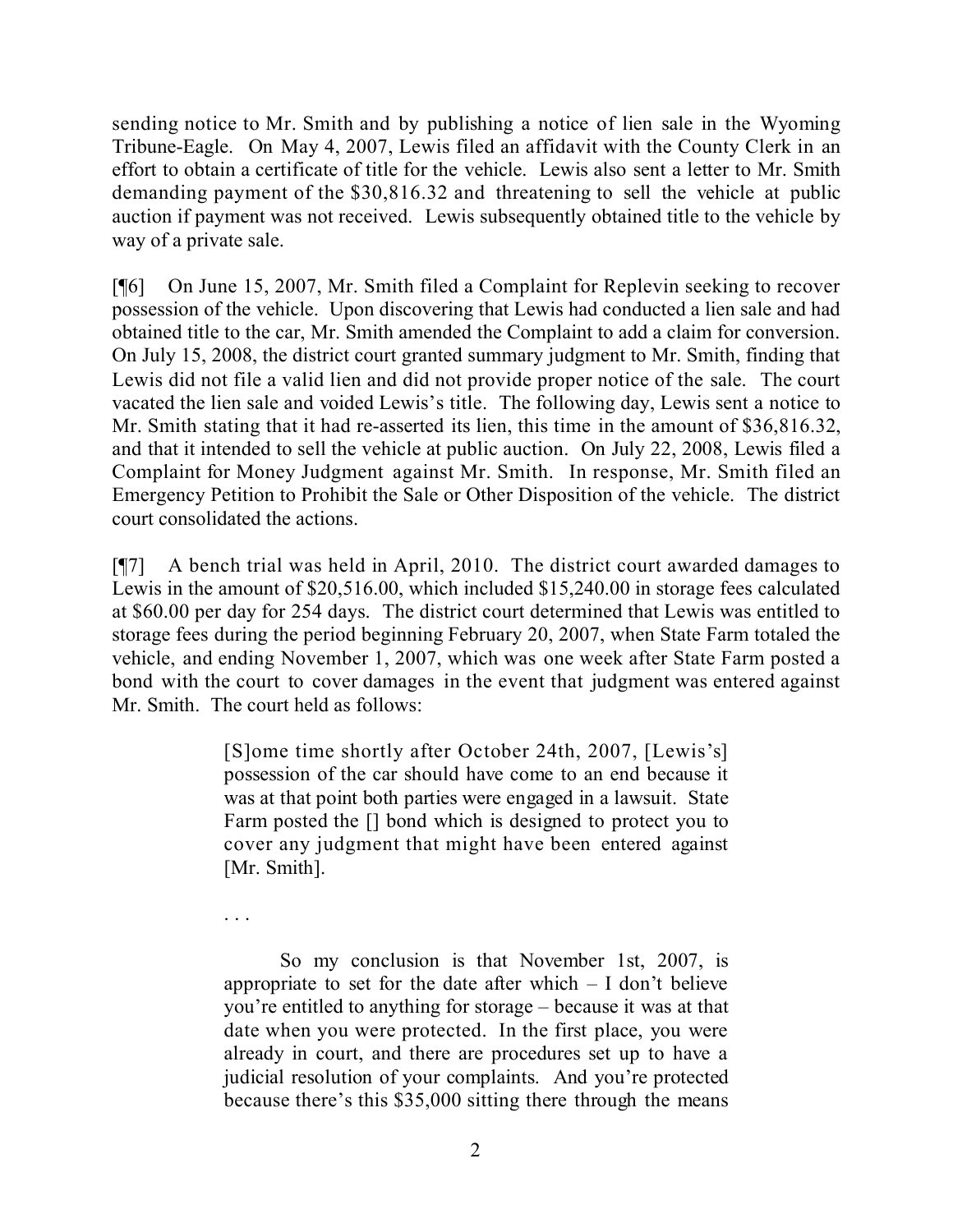of the [] bond.

Mr. Smith timely filed this appeal, challenging the district court's award of storage fees.

## *STANDARD OF REVIEW*

[¶8] In this case, we are presented solely with a question of law. We review the trial court's legal conclusions *de novo*. *Wilson v. Tyrrell*, 2011 WY 7, ¶ 33, 246 P.3d 265, 275 (Wyo. 2011).

# *DISCUSSION*

[¶9] Mr. Smith suggests that the issue in this appeal is simply "whether one who retains property pursuant to a lien for storage can continue to accrue additional storage charges against the owner after a demand that the property be returned." The district court determined that Lewis was entitled to recover storage fees for Mr. Smith's vehicle beyond the date that State Farm demanded release of the vehicle. However, the court held that Lewis was not entitled to storage fees charged after State Farm filed a bond with the court to cover its potential liability to Lewis. The court reasoned that, once the bond was filed, Lewis's interest in receiving payment for its services was protected, and, consequently, Lewis had no further need to retain possession of the vehicle.

[¶10] Mr. Smith contends the district court erred in determining that Lewis was entitled to storage fees after demand for the release of the vehicle was made. He argues that the storage charges incurred from April 6, 2007 through November 1, 2007 were improperly awarded. In response, Lewis contends that because the district court determined that its lien was invalid, "there was no real cutoff date in 2007 that could have stopped the storage being charged by Appellee Lewis." Lewis argues that the district court "could have awarded storage charges up to the date of trial in April 2010, had it found that it was reasonable to do so." For the reasons set forth below, we find that Lewis was not entitled to recover storage fees that were charged after State Farm demanded release of the vehicle.

[¶11] Lewis asserts that it had the right to retain possession of the vehicle and continue to charge storage fees until its invoice was paid. Assuming, for purposes of this appeal, that Lewis was entitled to a lien for services related to the repair of Mr. Smith's vehicle, we recognize that Wyo. Stat. Ann. § 29-7-102(a) grants a right of possession to a lienholder until payment for the lienholder's labor or services is tendered. Wyo. Stat. Ann. § 29-7-102(a) (LexisNexis 2009) provides that a "lien claimant may retain possession of the property to which the lien pertains until paid for the labor, services,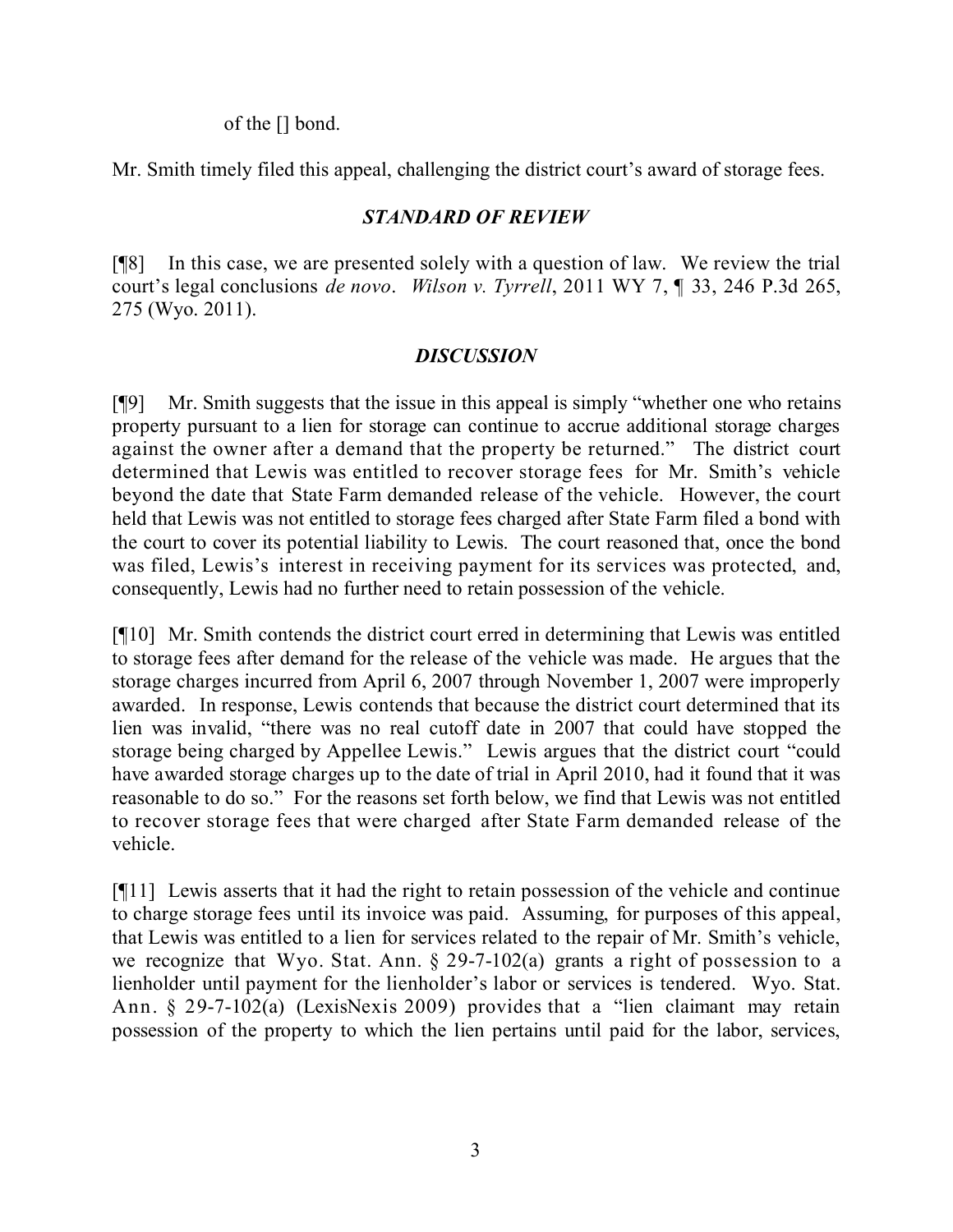materials and feed which entitle the lien claimant to assert the lien."<sup>1</sup> The governing provisions of the lien statutes, however, do not address whether a lienholder is also entitled to storage fees after a demand for release of the property has been made. This issue appears to be one of first impression for this Court.

[¶12] Mr. Smith cites to precedent from other states supporting his position. In *Country Mut. Ins. Co. v. Styck's Body Shop, Inc.*, 396 Ill. App. 3d 241, 918 N.E.2d 1195 (Ill. App. Ct. 2009), the Appellate Court of Illinois addressed the issue of whether a body shop was entitled to storage fees charged after the insurer demanded release of its insured vehicles. In that case, the insurer periodically hired the body shop to tow and store its insured vehicles following accidents in which those vehicles were damaged. *Id.* at 243. The body shop began charging a \$50.00 processing fee for each vehicle towed and stored. *Id.* The insurer offered to pay all of the accrued storage charges except for the \$50 processing fees. *Id.* The shop, however, refused to honor the insurer's demand for possession of the vehicles until the processing fees were paid. *Id.* The insurer subsequently brought a replevin action seeking release of the vehicles. *Id*. at 244. The trial court granted the insurer's motion for summary judgment, finding that the body shop was not entitled to storage charges after the insurer offered to pay the uncontested charges and demanded return of the vehicles. *Id.* at 244-45.

[¶13] On appeal, the court upheld the trial court's decision and determined that the insurer's demand alone was sufficient to cut off additional storage fees. The court noted that Illinois Supreme Court precedent established that

> after the owner of property . . . demands the return of that property from a bailee, the bailee is not allowed both (1) to continue to retain possession of the property pursuant to a lien on the property and (2) charge storage fees for holding the property for the period of time after the demand was made.

*Id.* at 247 (citing *Weiland Tool & Manufacturing Co. v. Whitney*, 44 Ill. 2d 105, 118, 251 N.E.2d 242, 249 (1969)). The court found that after the body shop refused the insurer's demand for possession of the vehicle, the body shop was holding the property for its own benefit, rather than for the benefit of the insurer. *Country Mutual*, 396 Ill. App. 3d at 248. Further, the court rejected the body shop's argument that it had no choice but to retain possession of the vehicles, noting that the body shop could have released the vehicles and sued the insurer for the disputed charges. *Id.* at 249-50. The court stated

<sup>&</sup>lt;sup>1</sup> The statute also states that the right of possession "terminates six  $(6)$  months after the date upon which the charges become due and payable unless the lien claimant has commenced proceedings to foreclose the lien as provided by W.S. 29-7-101 through 29-7-106."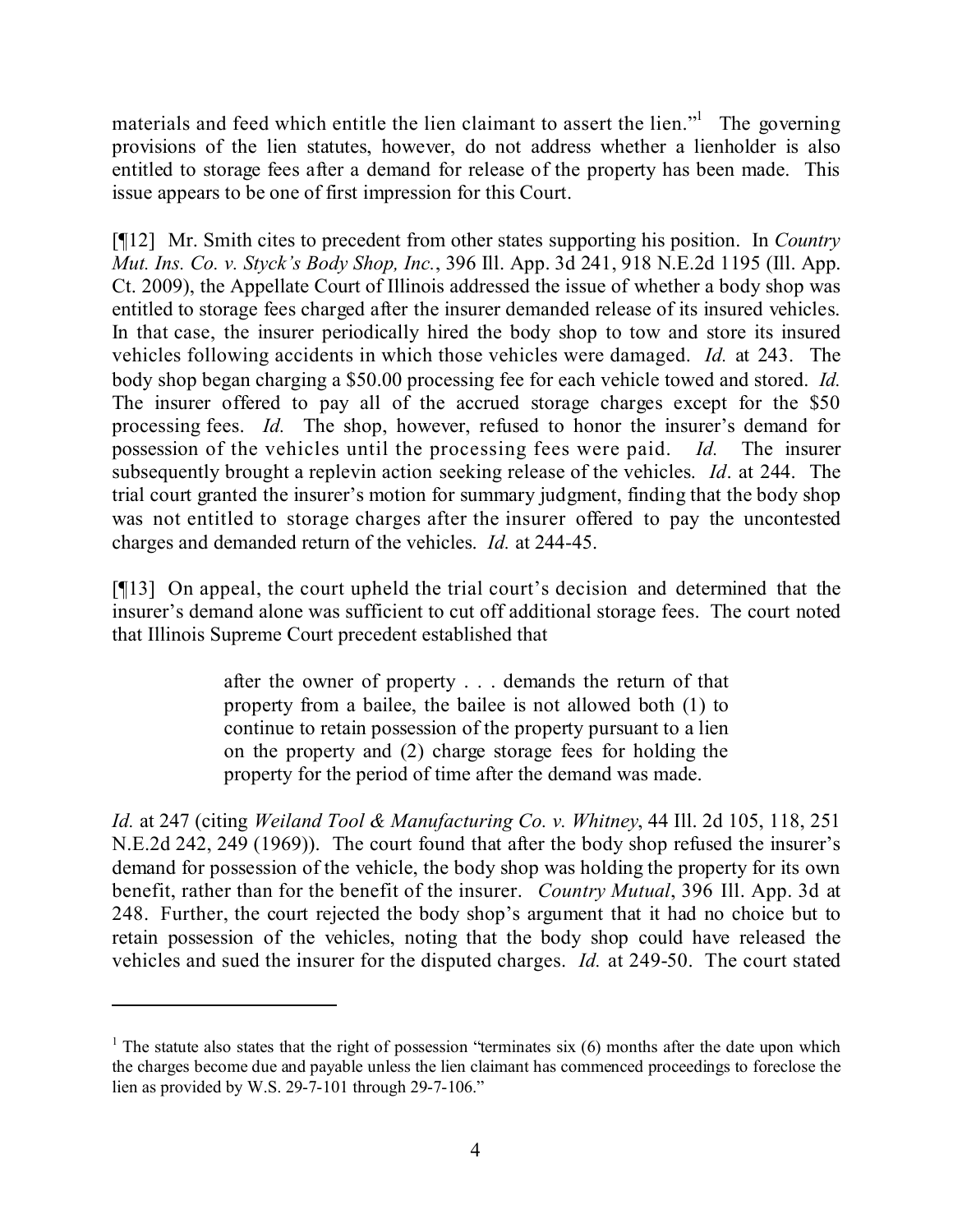that "it was Body Shop's choice, after [the insurer] demanded possession of a vehicle . . . not to return the vehicle and instead suffer the inconvenience of having part of its floor space occupied by insisting upon its right of retainer." *Id.* at 249. Ultimately, the court held that payment of the disputed storage charges was not required in order to prevent subsequent storage fees from accumulating:

> [The insurer] did not need to make a proper legal tender in addition to a demand for possession to cut off additional storage fees. . . . [T]he demand for possession of a vehicle alone cut off Body Shop's right to continue charging storage fees for the days it retained that vehicle after [the insurer's] demand.

### *Id.* at 248-49.

[¶14] In another similar case, *GMAC v. D.C. Wrecker Service*, 220 W. Va. 425, 647 S.E.2d 861 (W. Va. 2007), the Supreme Court of Appeals of West Virginia determined that storage fees charged by a towing company should not extend beyond the date that the vehicle owner attempted to obtain the release of his vehicle. The precise issue was whether the towing company held a valid lien for storage charges on a vehicle financed by General Motors Acceptance Corporation. In resolving this issue, the court was required to determine whether the storage fees were "reasonable" as required by West Virginia statute. *Id*. at 430-31. The facts in that case established that the towing company hauled the financed vehicle to its impound lot after the vehicle was involved in a collision. *Id.* at 428. The owner attempted to obtain a release of the vehicle within the first week of the accident but was unable to contact the towing company. *Id.* Two weeks later, the vehicle-owner's aunt contacted the towing company and inquired about retrieving the vehicle. *Id*. The towing company informed her that the vehicle would not be released until \$4,000.00 - \$5,000.00 in towing and storage fees were paid. *Id.* Neither GMAC nor the owner of the vehicle paid the amount demanded by the towing company, and the company refused to release the vehicle. *Id.* at 428-29. The court found that the storage fees were unreasonable and that the trial court erred in finding that the towing company had a valid lien. *Id.* at 431. The court held that

> [A]ssuming, *arguendo*, that [the owner] had consented to having [the towing company] tow and store [the owner's] vehicle, thereby creating a valid improver's lien for "reasonable" storage fees on [the towing company's] behalf, the trial court nonetheless erred when it found that the improver's lien extended beyond the date when [the owner] first sought to retrieve his vehicle.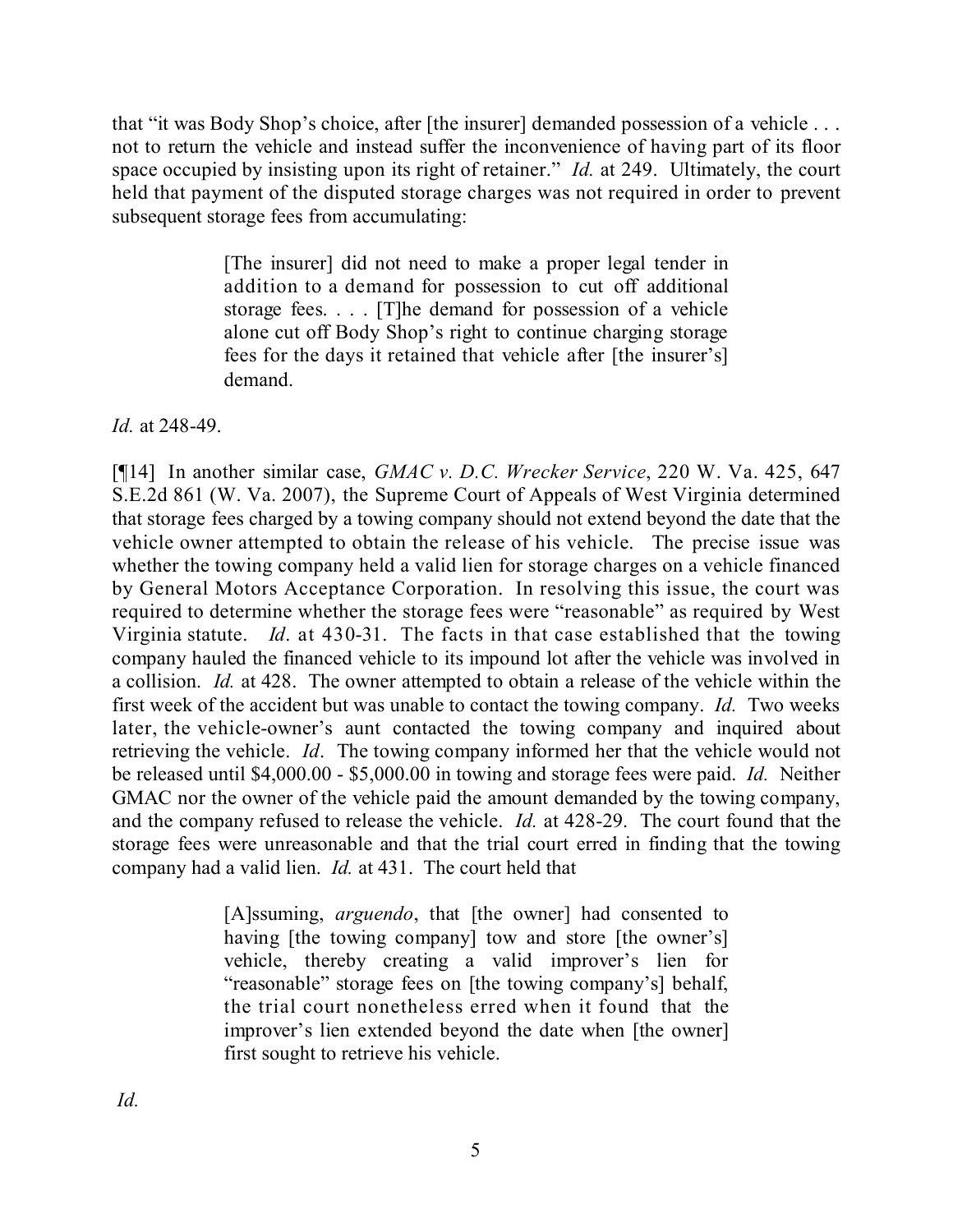[¶15] Finally, in *Owens v. Pyeatt*, 248 Cal. App. 2d 840 (Cal. App. 4th Dist. 1967), the California Court of Appeals also determined that a lienholder who retains possession of property pursuant to a lien is not entitled to storage fees. In that case, the plaintiffs were hired to repair a vehicle after it was involved in an accident. After the repairs were completed, the vehicle owners attempted to obtain possession of the vehicle. *Id.* at 843. The plaintiffs, however, at the request of the owners' insurance company, refused to permit the owners to take possession unless they signed a release of claims under their insurance policy. The owners refused to execute the release and the plaintiffs retained possession of the vehicle. *Id.* The plaintiffs subsequently brought suit against the owner of the vehicle and the vehicle's insurer to recover the cost of repairs and storage charges. The jury rendered a verdict in favor of the plaintiffs. On appeal, judgment was reversed. The court determined that the vehicle owners should not have been required to execute the release as a condition to obtaining possession of their vehicle. *Id.* at 845. The court also noted that the plaintiffs had retained possession of the vehicle to protect their garagekeeper's lien and held that "A garageman who retains possession of an automobile repaired by him in the exercise of his right to claim a lien thereon is not entitled to the reasonable value of the storage thereof during the time he keeps it in his possession." *Id.* (citing Cal. Civ. Code § 2892; *Moss v. Odell*, 141 Cal. 335, 337 (Cal. 1903)).

[¶16] The single case that Lewis cites as support for its position is distinguishable. In *Lake Charles Nissan, Inc. v. State Farm Mut. Auto. Ins. Co.*, 590 So. 2d 614 (La.App. 3 Cir. 1991), the insurer decided to "total out" a vehicle after it was sent to an automotive dealer for repairs. A dispute arose over how much of the repair work had been authorized before the vehicle was totaled. *Id.* at 615. The repairer filed suit against the insurer for the alleged cost of the repairs, as well as for storage fees in the amount of \$4.00 per day until the sums owed to the repairer were paid in full. *Id.* The appellate court, in affirming the trial court's ruling in favor of the repairer, cited to a Louisiana statute which provided that "He who, having in his possession the property of another, whether in deposit or on loan or otherwise, has been obliged to incur any expense for its preservation, acquires on this property two species of rights." The court held that "an automobile repair shop is entitled to storage fees under this article as long as evidence is presented at trial which affords a basis to levy such charges and the storage time is reasonable." *Id.* There is no indication in the opinion that a demand for release of the vehicle was made and the court did not determine whether storage fees could be charged after a party requests that a vehicle be released from a repair shop. Perhaps more significantly, the Louisiana statute specifically authorized lien rights if the garageman incurred "any expense" for preservation of property in his possession. *Id.* Lewis has not identified any Wyoming statute providing similar protection.

[¶17] As in *Country Mutual*, we rely on the fact that once the demand is made, the lienholder no longer holds the subject property for the benefit of the property owner. Rather, the lienholder retains the property in order to collect a debt that it believes it is